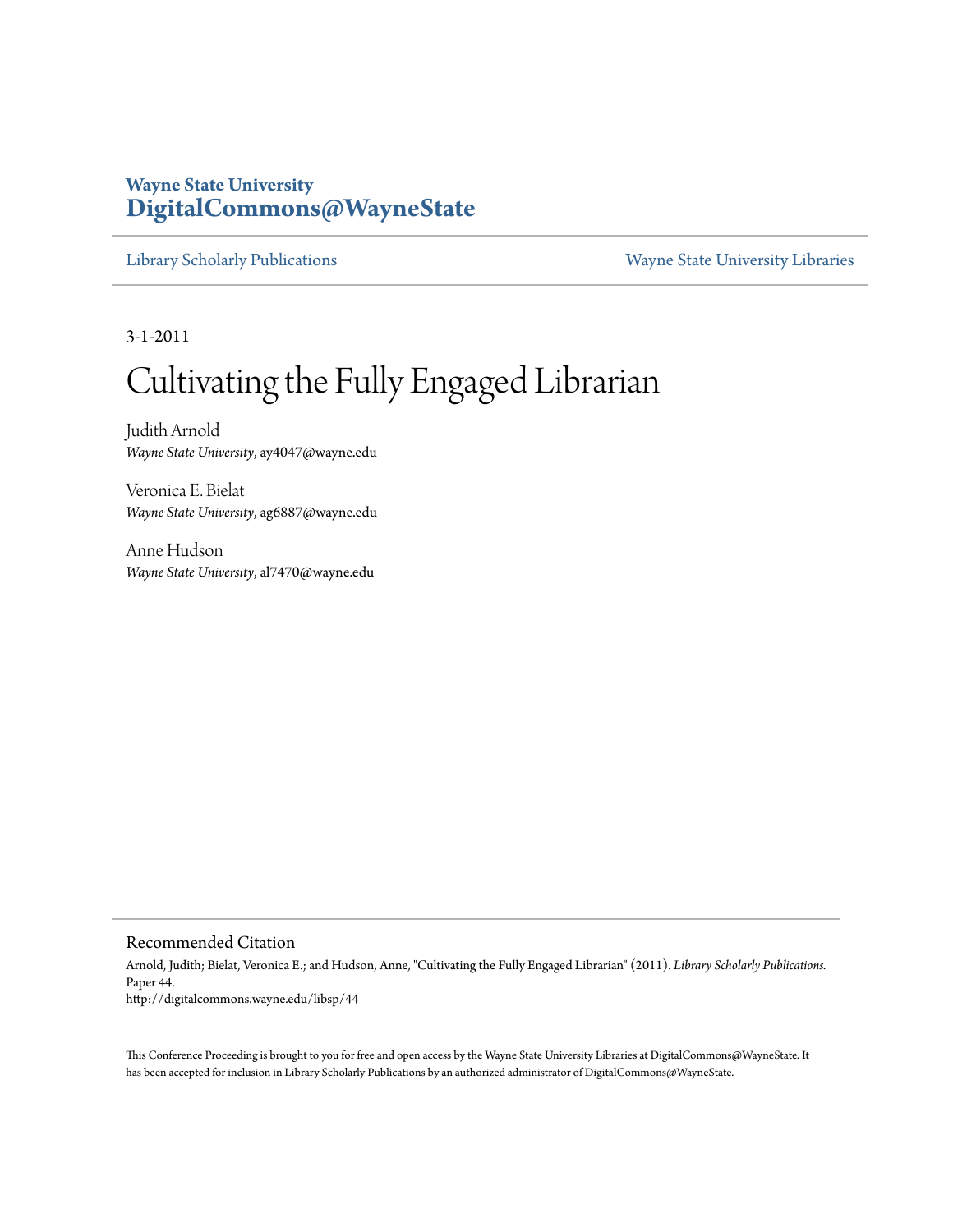









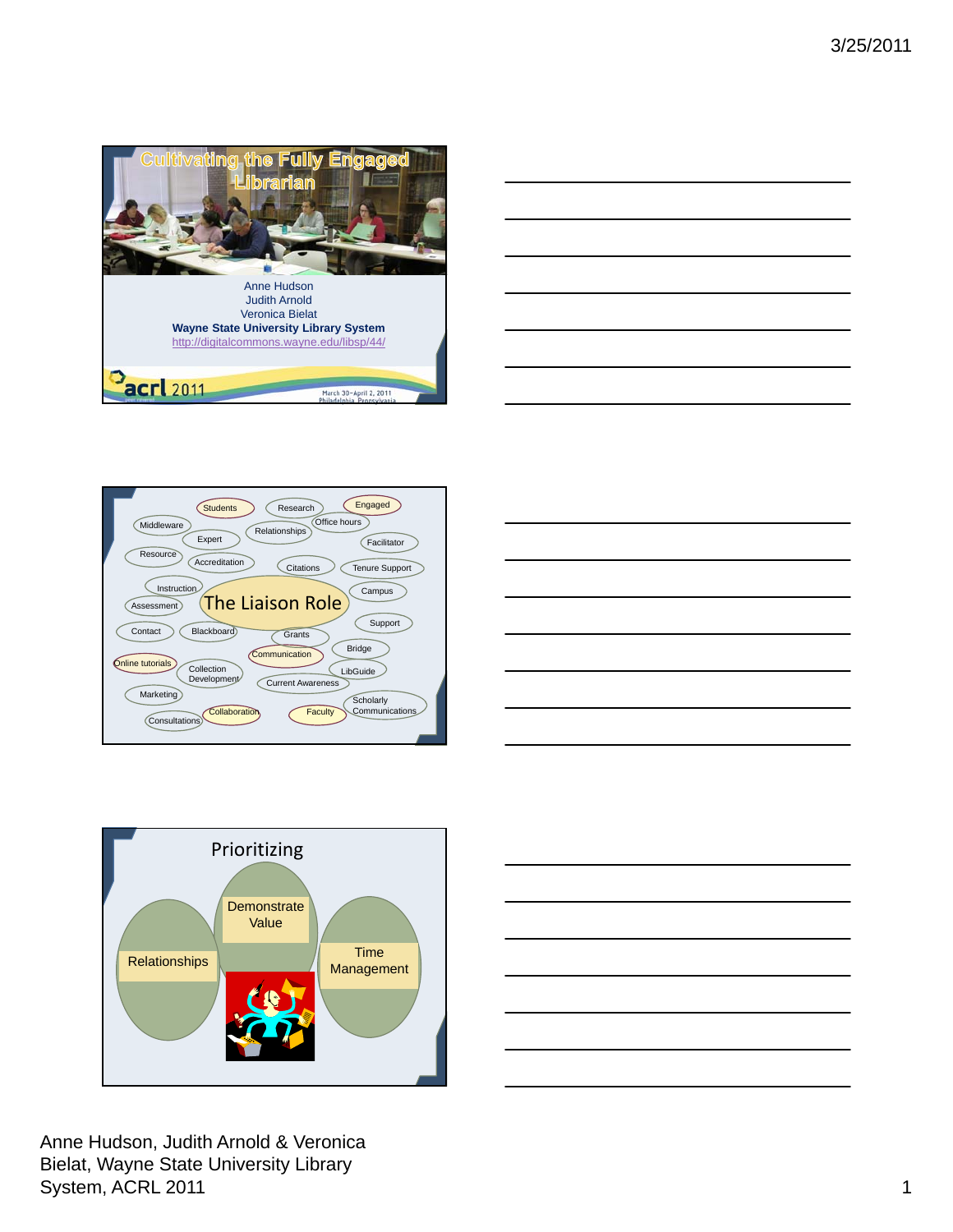









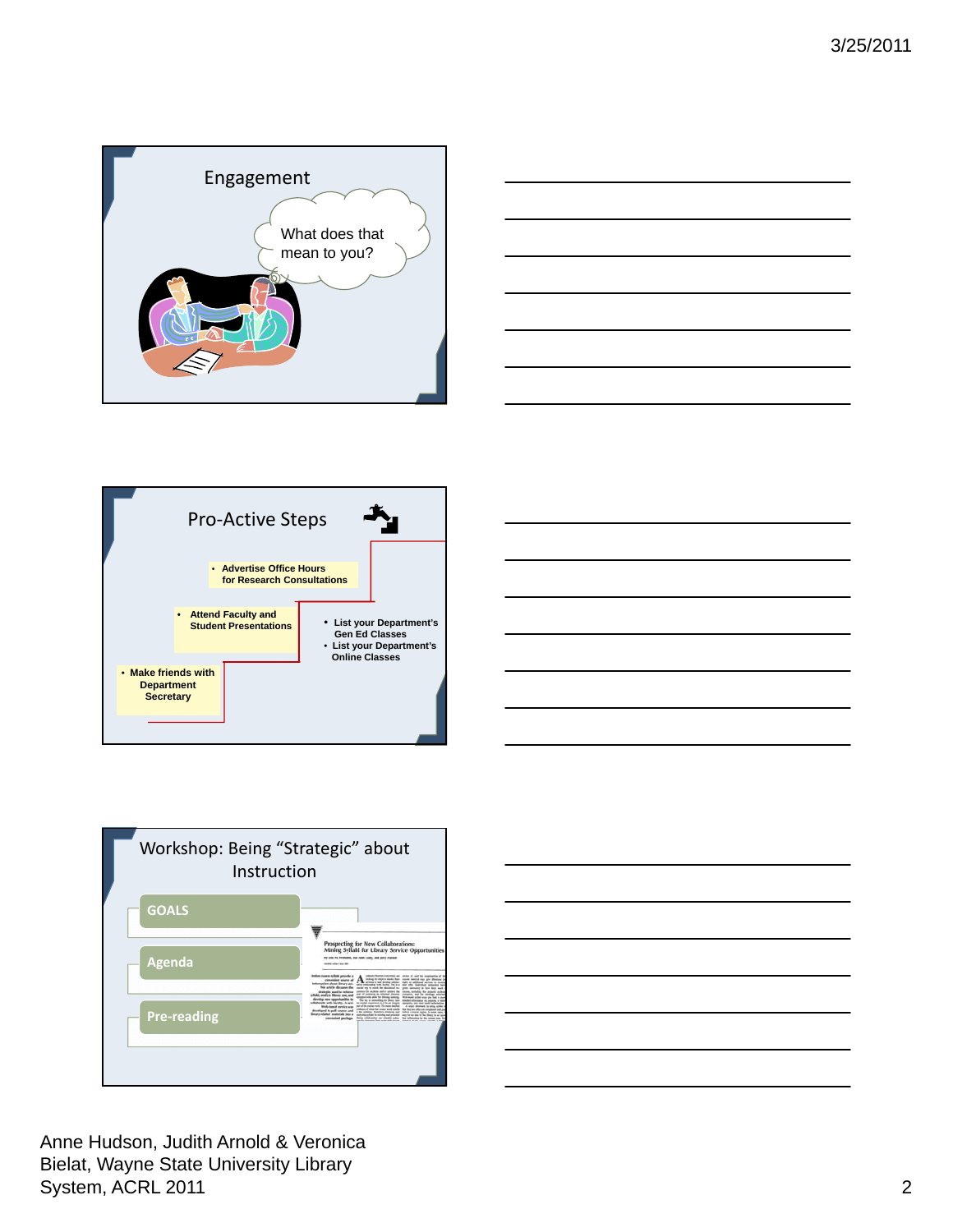









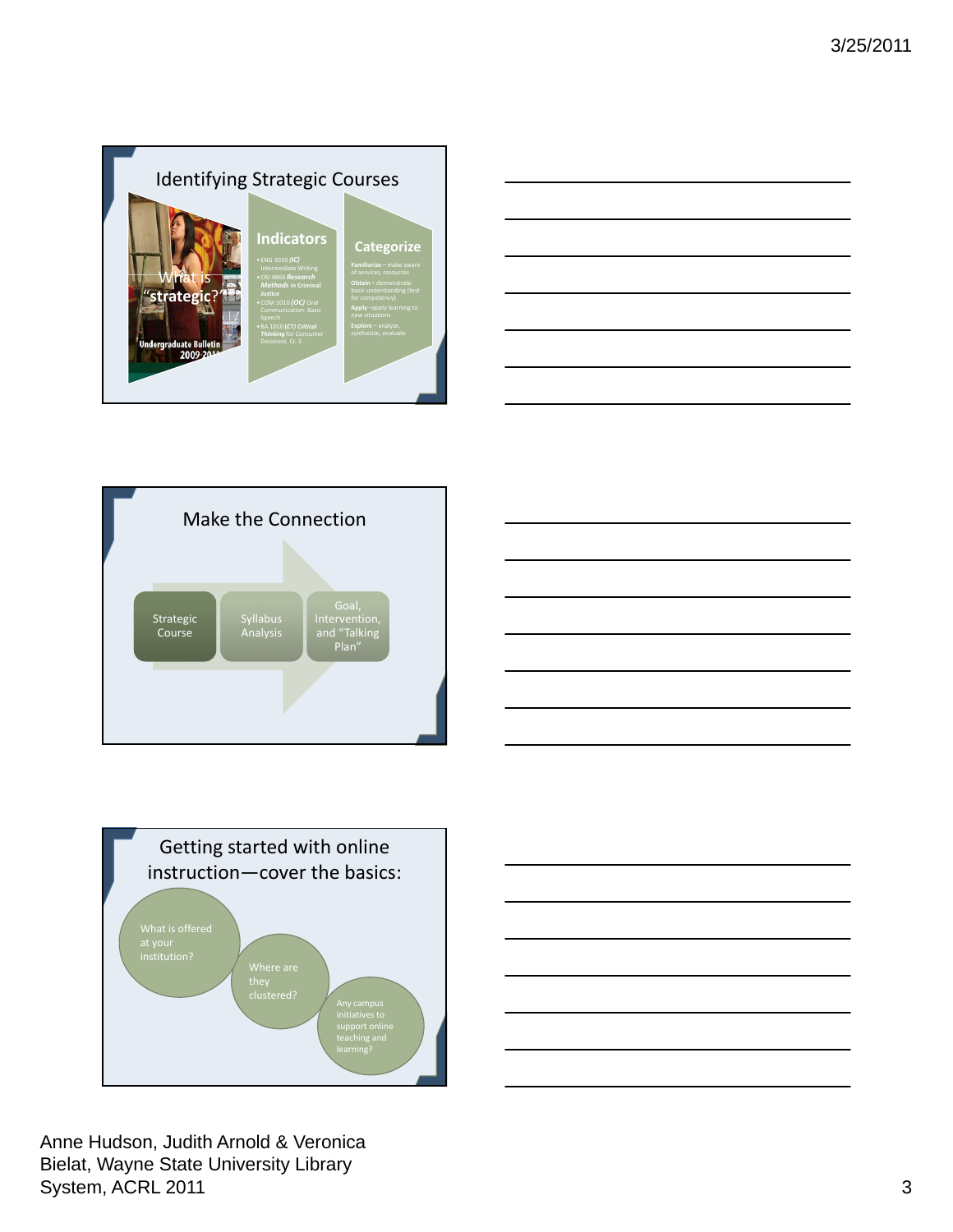

• Create a core of experts



## What does that look like?

### **Assignment: Compare and Contrast Paper**

Locate a scholarly research article on race or ethnic differences and write a 3 page paper comparing and contrasting the author's analysis with Chapter 6 of our textbook. Use APA style.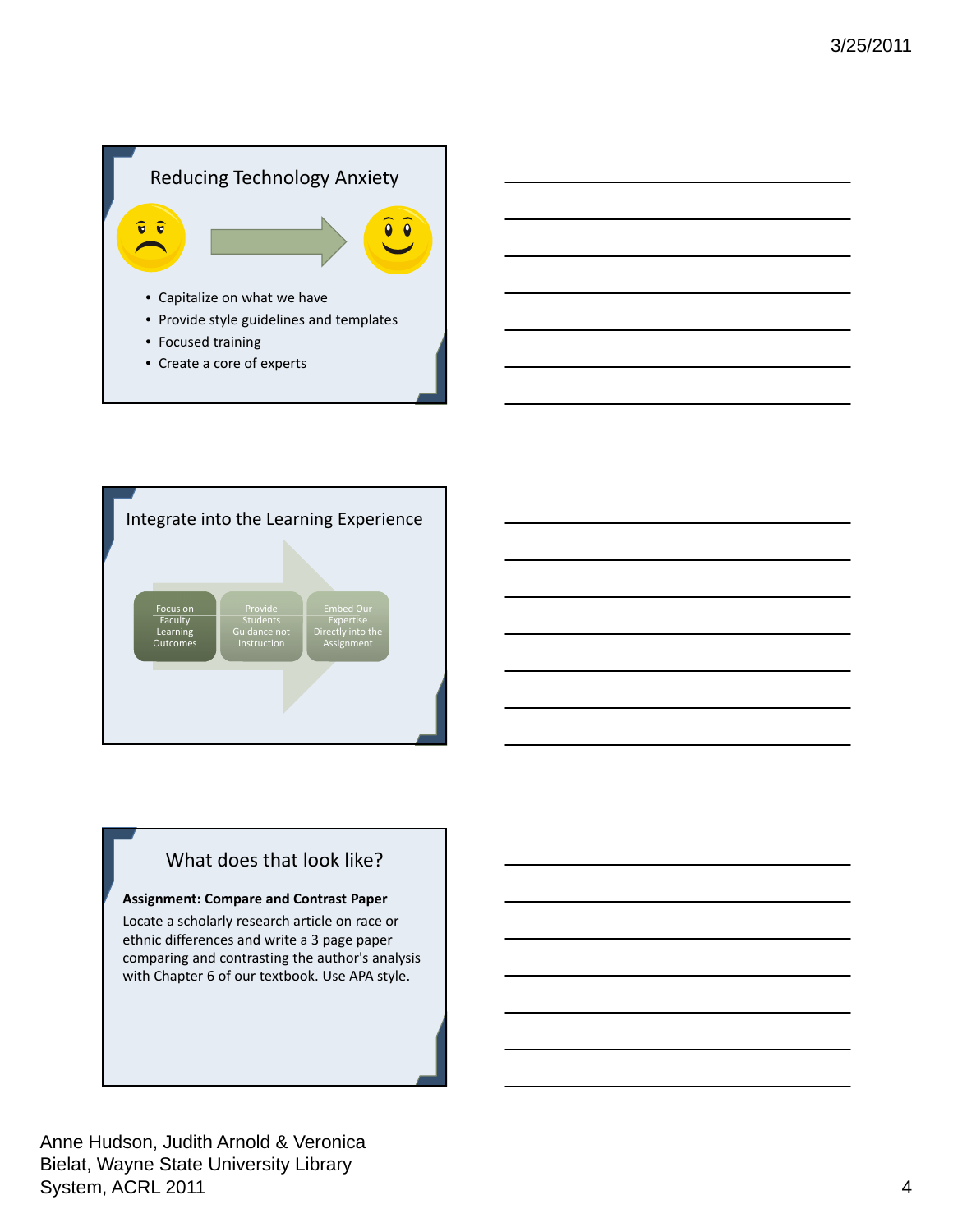



## Or maybe like this?

#### **Assignment: Compare and Contrast Paper**

Read the article linked below and write a 3 page paper comparing and contrasting the author's analysis with Chapter 6 of our textbook. Your paper should be in APA style, and include a title page.

Read this article: Community influence on adolescent obesity: Race/ethnic differences by Wickrama, Wickrama & Bryant (2006), Journal of Youth and Adolescence, 35(4), 641‐461.

*Additional resources to help you complete this assignment:* • Explanation of a compare and contrast paper

• How to properly quote, paraphrase or summarize text.

- Using proper APA citation
- How to properly format an APA title page.